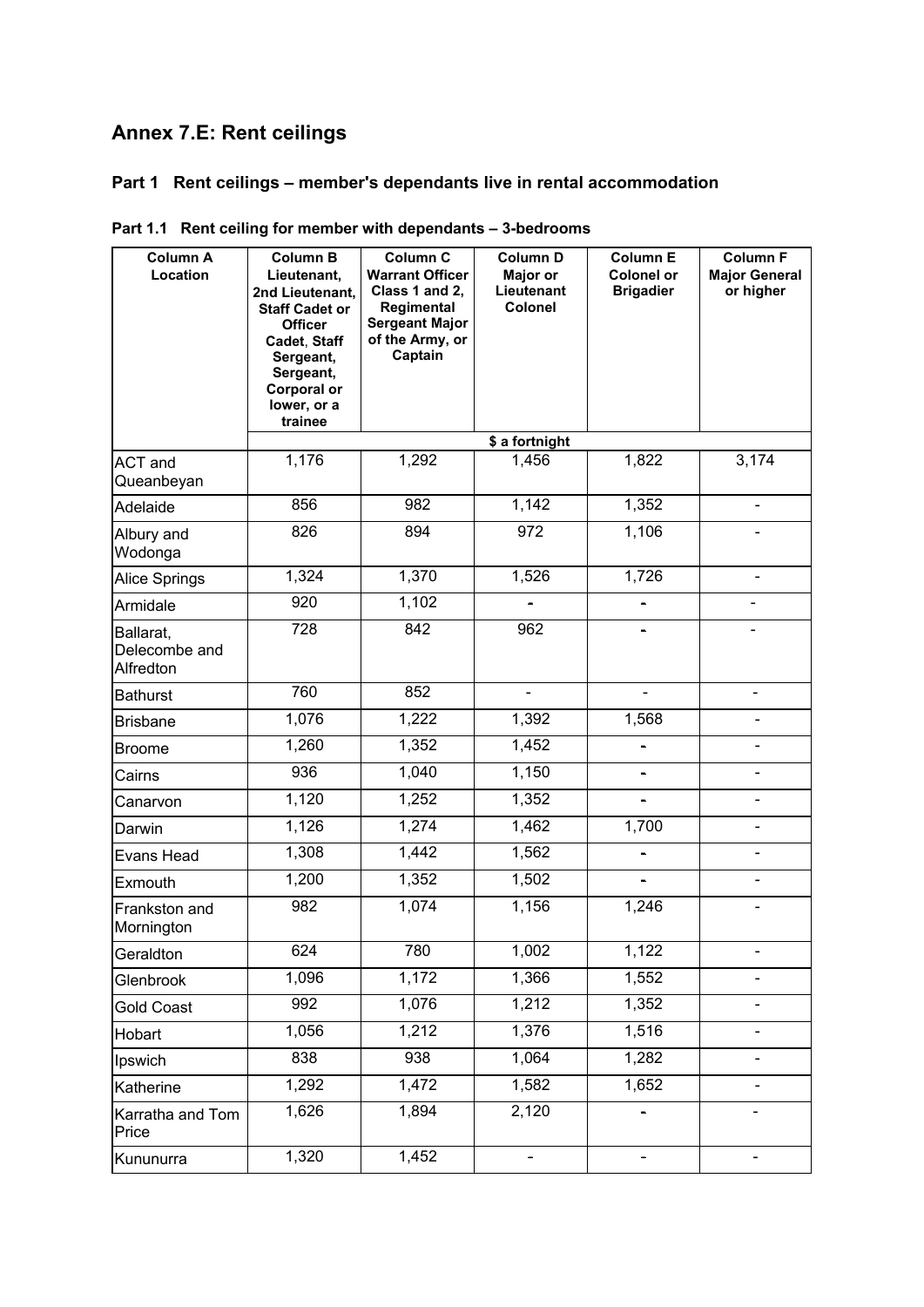| Launceston and<br>Devonport                                 | 840   | 952           | 1,052                    |                          |       |
|-------------------------------------------------------------|-------|---------------|--------------------------|--------------------------|-------|
| Lismore,<br>Goonellabah,<br>Junction Hill and<br>Wollongbar | 1,080 | 1,162         | 1,252                    |                          |       |
| Liverpool                                                   | 1,208 | 1,326         | 1,482                    | 1,642                    |       |
| Melbourne                                                   | 924   | 1,046         | 1,322                    | 1,746                    | 3,130 |
| Mount Isa                                                   | 1,220 | 1,352         |                          |                          |       |
| Newcastle and<br>Raymond Terrace                            | 1,008 | 1,126         | 1,376                    | 1,620                    |       |
| Newman                                                      | 1,296 |               |                          |                          |       |
| Nhulunbuy                                                   | 1,240 | 1,452         | 1,652                    |                          |       |
| Nowra                                                       | 968   | 1,032         | 1,136                    | 1,280                    |       |
| Orange                                                      | 868   | 952           | 1,032                    |                          |       |
| Pearce                                                      | 1,160 | 1,354         | 1,474                    | 1,630                    |       |
| Perth                                                       | 1,160 | 1,354         | 1,474                    | 1,630                    | Ξ.    |
| Port Augusta, Port<br><b>Lincoln and Port</b><br>Wakefield  | 920   | 1,052         | 1,152                    |                          |       |
| Port Hedland                                                | 1,980 | 2,152         | 2,402                    |                          |       |
| Port Macquarie,<br>Old Bar and Taree                        | 840   | 1,002         | 1,152                    | 1,252                    |       |
| Queenscliff                                                 | 840   | 952           | 1,052                    | 1,152                    |       |
| Richmond                                                    | 1,200 | 1,342         | 1,512                    | 1,722                    |       |
| Rockhampton,<br>Tully, Mission<br>Beach and Cowley<br>Beach | 756   | 842           | 1,006                    |                          |       |
| Rockingham                                                  | 792   | 886           | 998                      | 1,126                    |       |
| Sale                                                        | 748   | 808           | 876                      | $\overline{972}$         |       |
| Seymour                                                     | 860   | 952           | 1,136                    | 1,316                    |       |
| Singleton                                                   | 896   | 1,032         | 1,176                    | 1,316                    |       |
| Sydney                                                      | 1,408 | 1,722         | 2,122                    | 2,476                    | 4,682 |
| Tamworth                                                    | 792   | 872           | 962                      | 1,062                    |       |
| Thursday Island                                             | 2,720 | $\frac{1}{2}$ | $\overline{\phantom{a}}$ | $\overline{\phantom{0}}$ |       |
| Toowoomba,<br>Oakey                                         | 900   | 982           | 1,062                    | 1,152                    |       |
| Townsville                                                  | 810   | 892           | 1,024                    | 1,170                    | -     |
| Wagga Wagga                                                 | 880   | 972           | 1,062                    | 1,210                    |       |
| Weipa                                                       | 1,460 | 1,552         | 1,752                    | Ξ.                       |       |
| Wollongong                                                  | 1,300 | 1,432         | 1,552                    |                          |       |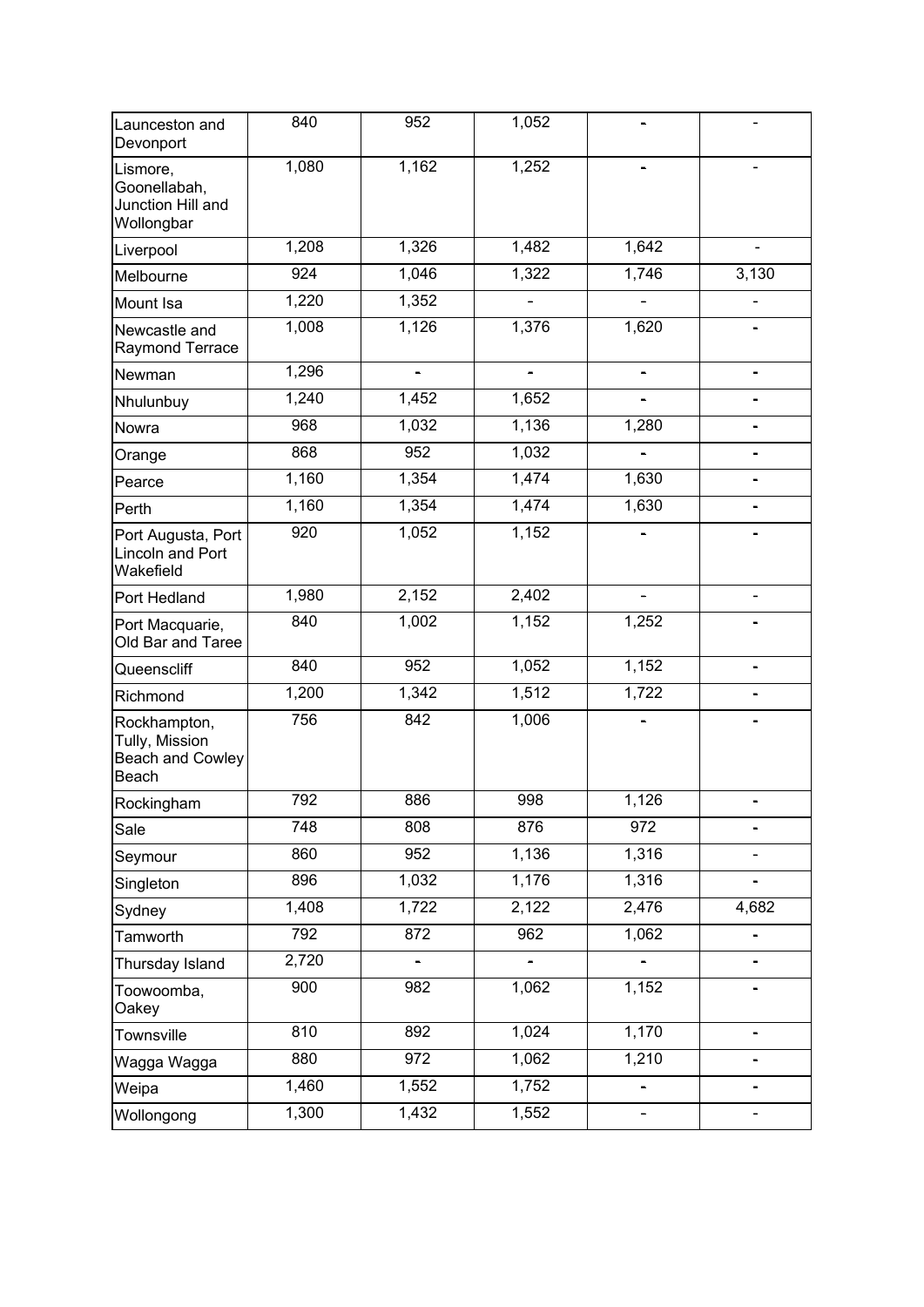| <b>Column A</b><br>Location                                 | <b>Column B</b><br>Lieutenant,<br>2nd Lieutenant,<br><b>Staff Cadet or</b><br><b>Officer</b><br>Cadet, Staff<br>Sergeant,<br>Sergeant,<br><b>Corporal or</b><br>lower, or a<br>trainee | Column C<br><b>Warrant Officer</b><br>Class 1 and 2,<br>Regimental<br><b>Sergeant Major</b><br>of the Army or<br>Captain | <b>Column D</b><br>Major or<br>Lieutenant<br>Colonel | <b>Column E</b><br><b>Colonel or</b><br><b>Brigadier</b> | <b>Column F</b><br><b>Major General</b><br>or higher |
|-------------------------------------------------------------|----------------------------------------------------------------------------------------------------------------------------------------------------------------------------------------|--------------------------------------------------------------------------------------------------------------------------|------------------------------------------------------|----------------------------------------------------------|------------------------------------------------------|
|                                                             |                                                                                                                                                                                        |                                                                                                                          | \$ a fortnight                                       |                                                          |                                                      |
| <b>ACT</b> and<br>Queanbeyan                                | 1,058                                                                                                                                                                                  | 1,163                                                                                                                    | 1,310                                                | 1,640                                                    | 2,857                                                |
| Adelaide                                                    | 770                                                                                                                                                                                    | 884                                                                                                                      | 1,028                                                | 1,217                                                    | $\blacksquare$                                       |
| Albury and<br>Wodonga                                       | 743                                                                                                                                                                                    | 805                                                                                                                      | 875                                                  | 995                                                      | $\blacksquare$                                       |
| Alice Springs                                               | 1,192                                                                                                                                                                                  | 1,233                                                                                                                    | 1,373                                                | 1,553                                                    | $\blacksquare$                                       |
| Armidale                                                    | 828                                                                                                                                                                                    | 992                                                                                                                      |                                                      |                                                          |                                                      |
| Ballarat,<br>Delecombe and<br>Alfredton                     | 655                                                                                                                                                                                    | 758                                                                                                                      | 866                                                  |                                                          |                                                      |
| <b>Bathurst</b>                                             | 684                                                                                                                                                                                    | 767                                                                                                                      | $\blacksquare$                                       | ÷.                                                       | $\blacksquare$                                       |
| <b>Brisbane</b>                                             | 968                                                                                                                                                                                    | 1,100                                                                                                                    | 1,253                                                | 1,411                                                    | $\overline{\phantom{0}}$                             |
| Broome                                                      | 1,134                                                                                                                                                                                  | 1,217                                                                                                                    | 1,307                                                | -                                                        | ÷                                                    |
| Cairns                                                      | 842                                                                                                                                                                                    | 936                                                                                                                      | 1,035                                                | $\overline{\phantom{0}}$                                 |                                                      |
| Canarvon                                                    | 1,008                                                                                                                                                                                  | 1,127                                                                                                                    | 1,217                                                | $\overline{\phantom{0}}$                                 | L,                                                   |
| Darwin                                                      | 1,013                                                                                                                                                                                  | 1,147                                                                                                                    | 1,316                                                | 1,530                                                    |                                                      |
| Evans Head                                                  | 1,177                                                                                                                                                                                  | 1,298                                                                                                                    | 1,406                                                | $\overline{\phantom{0}}$                                 |                                                      |
| Exmouth                                                     | 1,080                                                                                                                                                                                  | 1,217                                                                                                                    | 1,352                                                | $\equiv$                                                 | ÷                                                    |
| Frankston and<br>Mornington                                 | 884                                                                                                                                                                                    | 967                                                                                                                      | 1,040                                                | 1,121                                                    |                                                      |
| Geraldton                                                   | 562                                                                                                                                                                                    | 702                                                                                                                      | 902                                                  | 1,010                                                    | 4                                                    |
| Glenbrook                                                   | 986                                                                                                                                                                                    | 1,055                                                                                                                    | 1,229                                                | 1,397                                                    | -                                                    |
| <b>Gold Coast</b>                                           | 893                                                                                                                                                                                    | 968                                                                                                                      | 1,091                                                | 1,217                                                    |                                                      |
| Hobart                                                      | 950                                                                                                                                                                                    | 1,091                                                                                                                    | 1,238                                                | 1,364                                                    |                                                      |
| Ipswich                                                     | 754                                                                                                                                                                                    | 844                                                                                                                      | 958                                                  | 1,154                                                    |                                                      |
| Katherine                                                   | 1,163                                                                                                                                                                                  | 1,325                                                                                                                    | 1,424                                                | 1,487                                                    | $\blacksquare$                                       |
| Karratha and Tom<br>Price                                   | 1,463                                                                                                                                                                                  | 1,705                                                                                                                    | 1,908                                                | $\blacksquare$                                           | $\blacksquare$                                       |
| Kununurra                                                   | 1,188                                                                                                                                                                                  | 1,307                                                                                                                    | $\blacksquare$                                       | $\frac{1}{2}$                                            | $\blacksquare$                                       |
| Launceston and<br>Devonport                                 | 756                                                                                                                                                                                    | 857                                                                                                                      | 947                                                  | $\blacksquare$                                           | $\blacksquare$                                       |
| Lismore,<br>Goonellabah,<br>Junction Hill and<br>Wollongbar | 972                                                                                                                                                                                    | 1,046                                                                                                                    | 1,127                                                |                                                          |                                                      |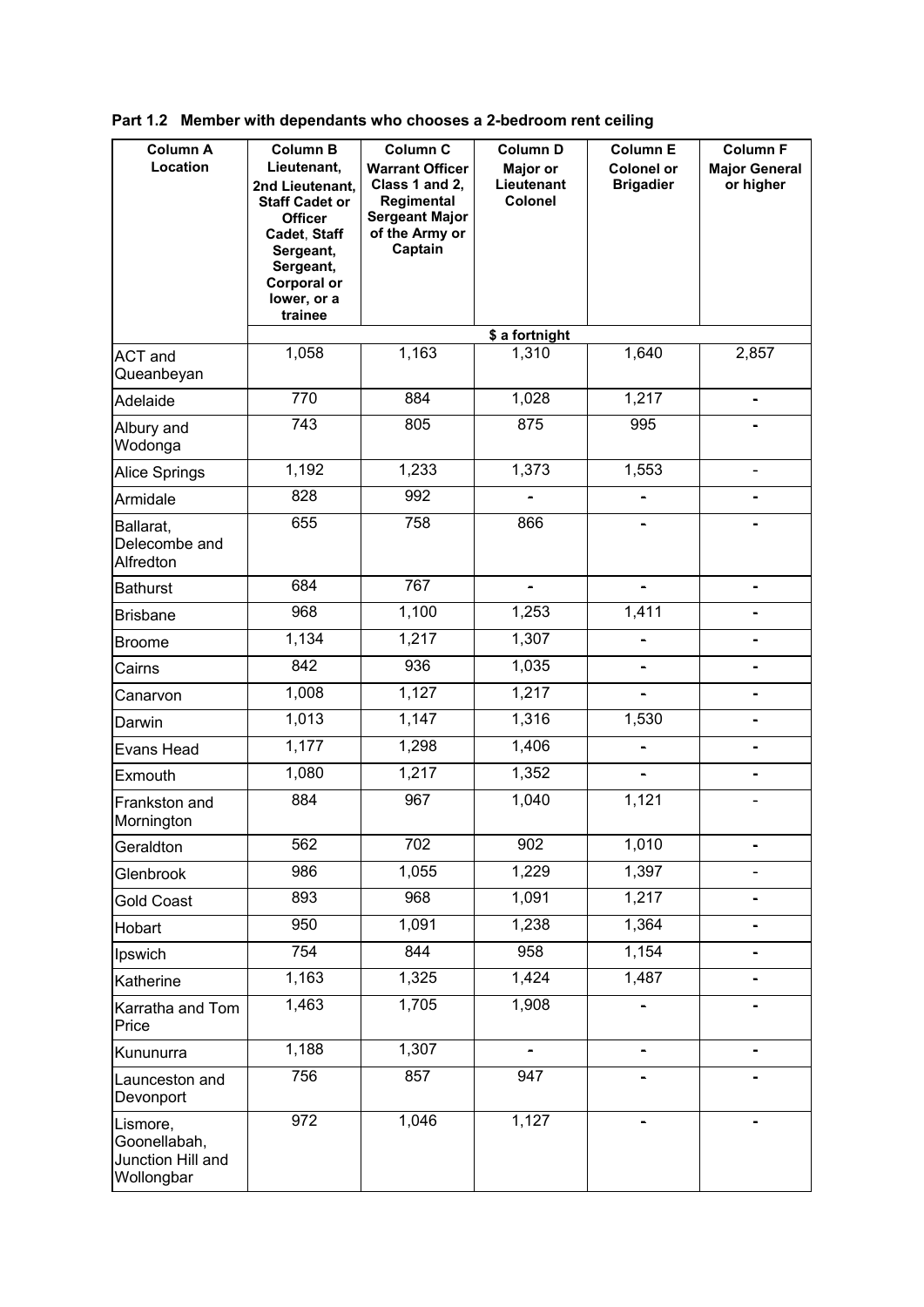| Liverpool                                                          | 1,087 | 1,193 | 1,334 | 1,478                    |                |
|--------------------------------------------------------------------|-------|-------|-------|--------------------------|----------------|
| Melbourne                                                          | 832   | 941   | 1,190 | 1,571                    | 2,817          |
| Mount Isa                                                          | 1,098 | 1,217 |       |                          |                |
| Newcastle and<br>Raymond Terrace                                   | 907   | 1,013 | 1,238 | 1,458                    |                |
| Newman                                                             | 1,166 | ÷,    | ÷.    | ÷,                       |                |
| Nhulunbuy                                                          | 1,116 | 1,307 | 1,487 | ÷.                       |                |
| Nowra                                                              | 871   | 929   | 1,022 | 1,152                    |                |
| Orange                                                             | 781   | 857   | 929   |                          |                |
| Pearce                                                             | 1,044 | 1,219 | 1,327 | 1,467                    | $\blacksquare$ |
| Perth                                                              | 1,044 | 1,219 | 1,327 | 1,467                    |                |
| Port Augusta, Port<br>Lincoln and Port<br>Wakefield                | 828   | 947   | 1,037 |                          |                |
| Port Hedland                                                       | 1,782 | 1,937 | 2,162 | ÷.                       |                |
| Port Macquarie,<br>Old Bar and Taree                               | 756   | 902   | 1,037 | 1,127                    |                |
| Queenscliff                                                        | 756   | 857   | 947   | 1,037                    |                |
| Richmond                                                           | 1,080 | 1,208 | 1,361 | 1,550                    |                |
| Rockhampton,<br>Tully, Mission<br><b>Beach and Cowley</b><br>Beach | 680   | 758   | 905   |                          |                |
| Rockingham                                                         | 713   | 797   | 898   | 1,013                    |                |
| Sale                                                               | 673   | 727   | 788   | 875                      |                |
| Seymour                                                            | 774   | 857   | 1,022 | 1,184                    |                |
| Singleton                                                          | 806   | 929   | 1,058 | 1,184                    |                |
| Sydney                                                             | 1,267 | 1,550 | 1,910 | 2,228                    | 4,214          |
| Tamworth                                                           | 713   | 785   | 866   | 956                      |                |
| Thursday Island                                                    | 2,448 |       |       |                          |                |
| Toowoomba and<br>Oakey                                             | 810   | 884   | 956   | 1,037                    |                |
| Townsville                                                         | 729   | 803   | 922   | 1,053                    |                |
| Wagga Wagga                                                        | 792   | 875   | 956   | 1,089                    | $\blacksquare$ |
| Weipa                                                              | 1,314 | 1,397 | 1,577 | ÷                        | ÷              |
| Wollongong                                                         | 1,170 | 1,289 | 1,397 | $\overline{\phantom{0}}$ |                |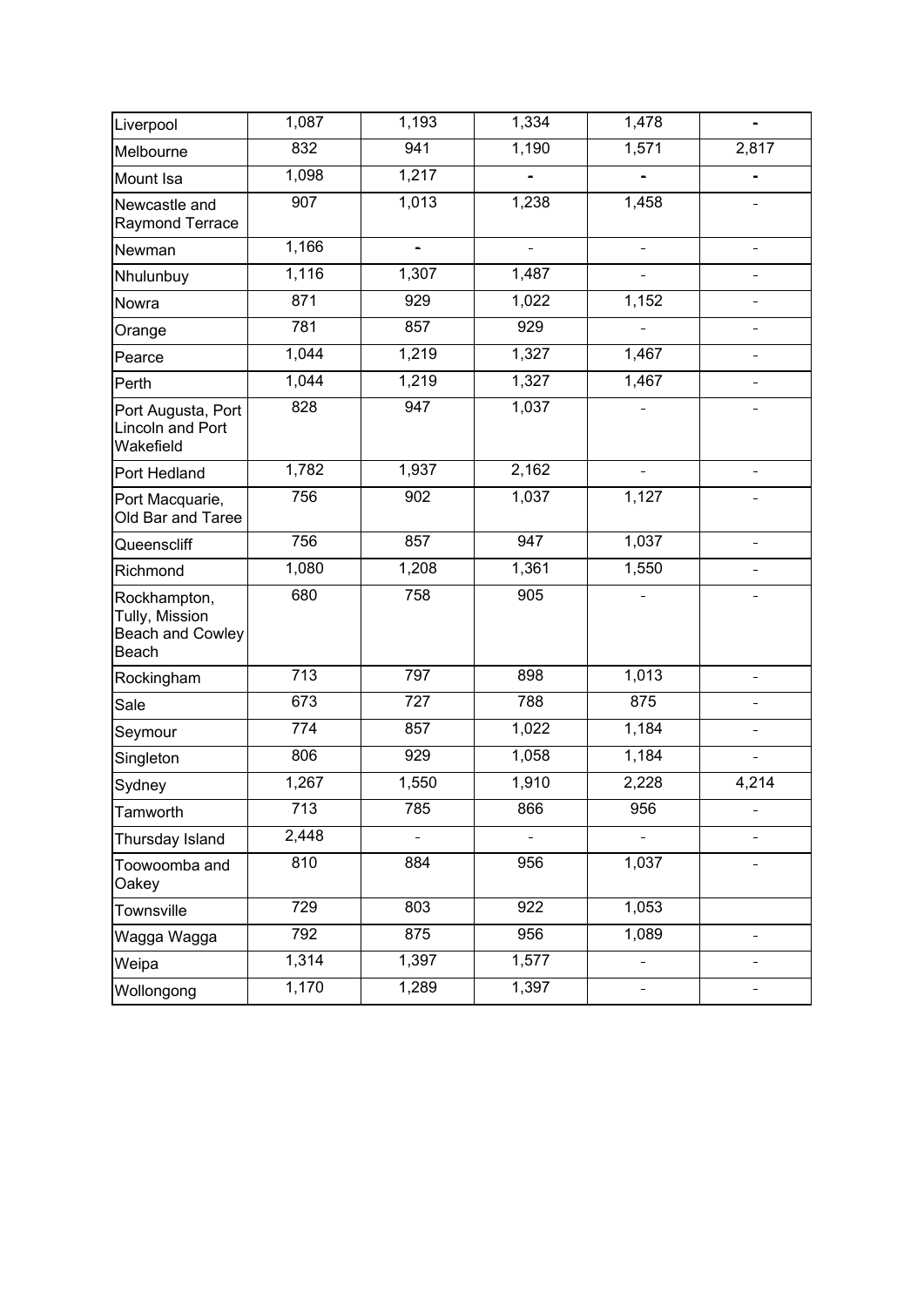# **Part 2 Rent ceilings – members live in rental accommodation without dependants**

## **Part 2.1 Member without dependants or member with dependants (unaccompanied) who lives alone**

 The rent ceiling for a member without dependants or a member with dependants (unaccompanied) who lives alone in rental accommodation in the member's posting location is the rate for their location in column A that corresponds with their rank in columns B to F of the following table.

| <b>Column A</b><br>Location             | <b>Column B</b><br>Lieutenant,<br>2nd Lieutenant,<br><b>Staff Cadet or</b><br><b>Officer Cadet, Staff</b><br>Sergeant, Sergeant,<br>Corporal or lower,<br>or a trainee | Captain | <b>Column C</b><br><b>Warrant Officer</b><br>Class 1 and 2,<br>Regimental<br>Sergeant Major of<br>the Army, or |                | <b>Column E</b><br><b>Colonel or</b><br><b>Brigadier</b> | <b>Column F</b><br><b>Major General</b><br>or higher |
|-----------------------------------------|------------------------------------------------------------------------------------------------------------------------------------------------------------------------|---------|----------------------------------------------------------------------------------------------------------------|----------------|----------------------------------------------------------|------------------------------------------------------|
|                                         |                                                                                                                                                                        |         |                                                                                                                | \$ a fortnight |                                                          |                                                      |
| <b>ACT</b> and<br>Queanbeyan            | 1,058                                                                                                                                                                  | 1,163   |                                                                                                                | 1,310          | 1,640                                                    | 2,857                                                |
| Adelaide                                | 770                                                                                                                                                                    | 884     |                                                                                                                | 1,028          | 1,217                                                    | $\blacksquare$                                       |
| Albury and<br>Wodonga                   | 743                                                                                                                                                                    | 805     |                                                                                                                | 875            | 995                                                      |                                                      |
| <b>Alice Springs</b>                    | 1,192                                                                                                                                                                  | 1,233   |                                                                                                                | 1,373          | 1,553                                                    | $\blacksquare$                                       |
| Armidale                                | 828                                                                                                                                                                    | 992     |                                                                                                                |                |                                                          |                                                      |
| Ballarat,<br>Delecombe and<br>Alfredton | 655                                                                                                                                                                    | 758     |                                                                                                                | 866            |                                                          |                                                      |
| <b>Bathurst</b>                         | 684                                                                                                                                                                    | 767     |                                                                                                                | $\overline{a}$ |                                                          |                                                      |
| <b>Brisbane</b>                         | 968                                                                                                                                                                    | 1,100   |                                                                                                                | 1,253          | 1,411                                                    |                                                      |
| <b>Broome</b>                           | 1,134                                                                                                                                                                  | 1,217   |                                                                                                                | 1,307          |                                                          |                                                      |
| Cairns                                  | 842                                                                                                                                                                    | 936     |                                                                                                                | 1,035          |                                                          |                                                      |
| Canarvon                                | 1,008                                                                                                                                                                  | 1,127   |                                                                                                                | 1,217          | ÷                                                        |                                                      |
| Darwin                                  | 1,013                                                                                                                                                                  | 1,147   |                                                                                                                | 1,316          | 1,530                                                    |                                                      |
| <b>Evans Head</b>                       | 1,177                                                                                                                                                                  | 1,298   |                                                                                                                | 1,406          |                                                          |                                                      |
| Exmouth                                 | 1,080                                                                                                                                                                  | 1,217   |                                                                                                                | 1,352          |                                                          |                                                      |
| Frankston and<br>Mornington             | 884                                                                                                                                                                    | 967     |                                                                                                                | 1,040          | 1,121                                                    |                                                      |
| Geraldton                               | 562                                                                                                                                                                    | 702     |                                                                                                                | 902            | 1,010                                                    | -                                                    |
| Glenbrook                               | 986                                                                                                                                                                    | 1,055   |                                                                                                                | 1,229          | 1,397                                                    |                                                      |
| <b>Gold Coast</b>                       | 893                                                                                                                                                                    | 968     |                                                                                                                | 1,091          | 1,217                                                    |                                                      |
| Hobart                                  | 950                                                                                                                                                                    | 1,091   |                                                                                                                | 1,238          | 1,364                                                    | -                                                    |
| Ipswich                                 | 754                                                                                                                                                                    | 844     |                                                                                                                | 958            | 1,154                                                    |                                                      |
| Katherine                               | 1,163                                                                                                                                                                  | 1,325   |                                                                                                                | 1,424          | 1,487                                                    |                                                      |
| Karratha and Tom<br>Price               | 1,463                                                                                                                                                                  | 1,705   |                                                                                                                | 1,908          |                                                          |                                                      |
| Kununurra                               | 1,188                                                                                                                                                                  | 1,307   |                                                                                                                | -              |                                                          |                                                      |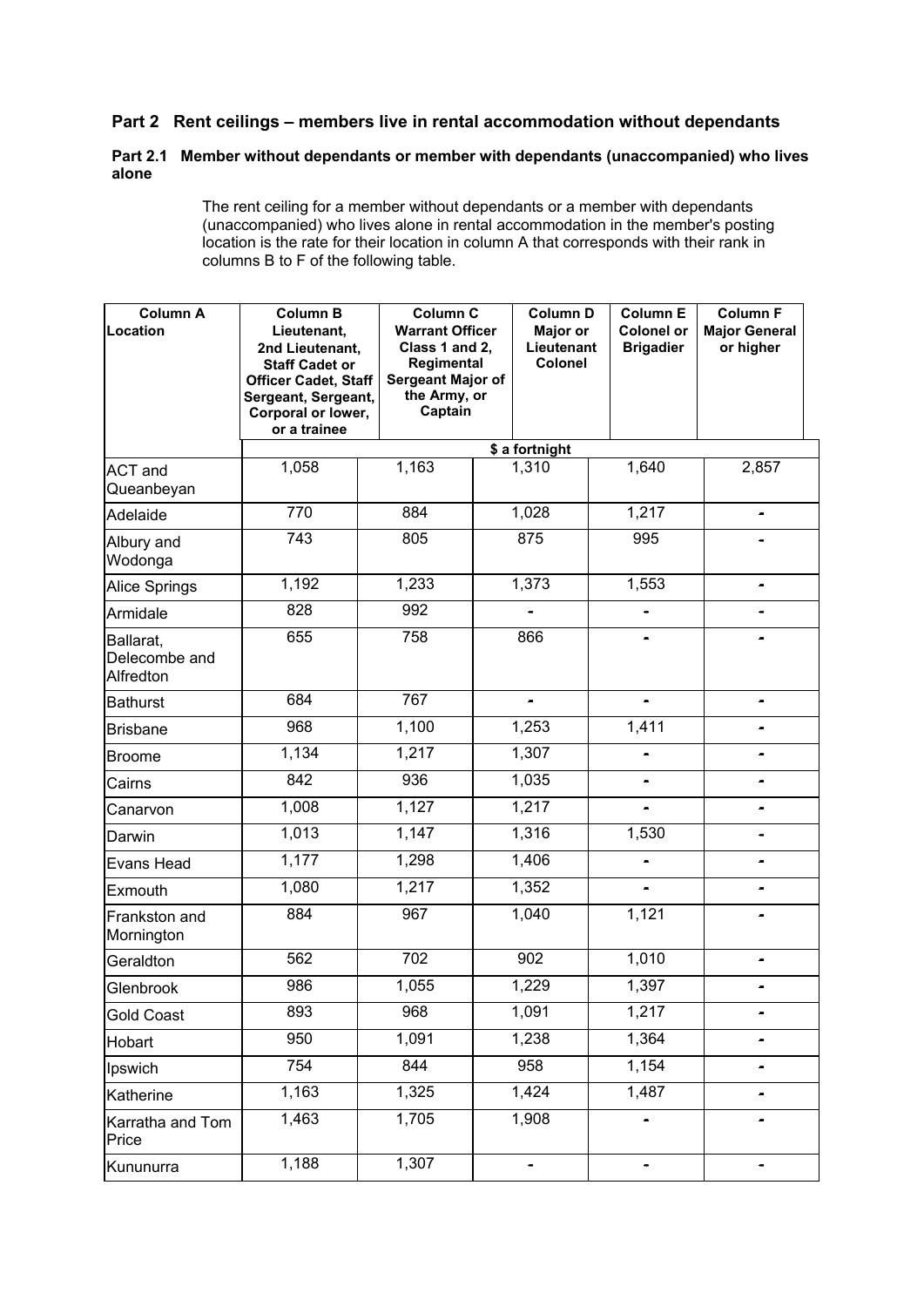|                                                                    | 756              | 857           | 947            |       |                |
|--------------------------------------------------------------------|------------------|---------------|----------------|-------|----------------|
| Launceston and<br>Devonport                                        |                  |               |                |       |                |
| Lismore,<br>Goonellabah,<br>Junction Hill and<br>Wollongbar        | $\overline{972}$ | 1,046         | 1,127          |       |                |
| Liverpool                                                          | 1,087            | 1,193         | 1,334          | 1,478 |                |
| Melbourne                                                          | 832              | 941           | 1,190          | 1,571 | 2,817          |
| Mount Isa                                                          | 1,098            | 1,217         |                |       |                |
| Newcastle and<br>Raymond Terrace                                   | 907              | 1,013         | 1,238          | 1,458 |                |
| Newman                                                             | 1,166            | ۰             | ۰              | ۰     |                |
| Nhulunbuy                                                          | 1,116            | 1,307         | 1,487          |       |                |
| Nowra                                                              | 871              | 929           | 1,022          | 1,152 |                |
| Orange                                                             | 781              | 857           | 929            |       | $\blacksquare$ |
| Pearce                                                             | 1,044            | 1,219         | 1,327          | 1,467 |                |
| Perth                                                              | 1,044            | 1,219         | 1,327          | 1,467 | $\blacksquare$ |
| Port Augusta, Port<br>Lincoln and Port<br>Wakefield                | 828              | 947           | 1,037          |       |                |
| Port Hedland                                                       | 1,782            | 1,937         | 2,162          |       |                |
| Port Macquarie,<br>Old Bar and Taree                               | 756              | 902           | 1,037          | 1,127 |                |
| Queenscliff                                                        | 756              | 857           | 947            | 1,037 |                |
| Richmond                                                           | 1,080            | 1,208         | 1,361          | 1,550 |                |
| Rockhampton,<br>Tully, Mission<br><b>Beach and Cowley</b><br>Beach | 680              | 758           | 905            |       |                |
| Rockingham                                                         | $\overline{713}$ | 797           | 898            | 1,013 |                |
| Sale                                                               | 673              | 727           | 788            | 875   |                |
| Seymour                                                            | $\overline{774}$ | 857           | 1,022          | 1,184 |                |
| Singleton                                                          | 806              | 929           | 1,058          | 1,184 |                |
| Sydney                                                             | 1,267            | 1,550         | 1,910          | 2,228 | 4,214          |
| Tamworth                                                           | $\overline{713}$ | 785           | 866            | 956   |                |
| Thursday Island                                                    | 2,448            | $\frac{1}{2}$ | $\blacksquare$ | 4     | $\blacksquare$ |
| Toowoomba and<br>Oakey                                             | 810              | 884           | 956            | 1,037 |                |
| Townsville                                                         | 729              | 803           | 922            | 1,053 | ۰              |
| Wagga Wagga                                                        | 792              | 875           | 956            | 1,089 |                |
| Weipa                                                              | 1,314            | 1,397         | 1,577          | ÷,    |                |
| Wollongong                                                         | 1,170            | 1,289         | 1,397          | ۰     | ۰              |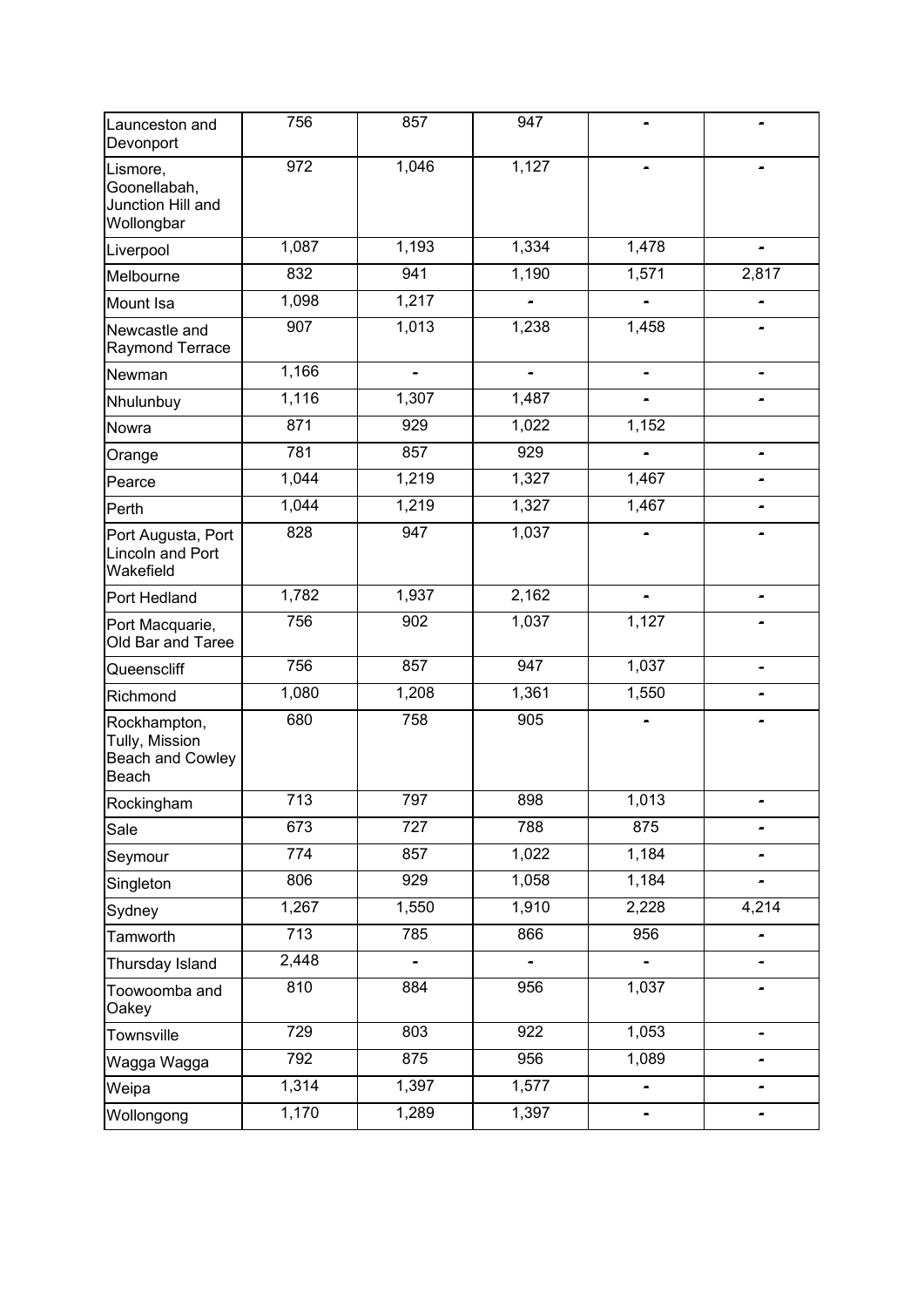#### **Part 2.2 Member without dependants or member with dependants (unaccompanied) who shares with one other person**

 The rent ceiling for a member without dependants or a member with dependants (unaccompanied) who shares rental accommodation in the member's posting location with one other person is the rate for their location in column A that corresponds with their rank in columns B to F of the following table.

| <b>Column A</b><br>Location             | <b>Column B</b><br>Lieutenant,<br>2nd Lieutenant,<br><b>Staff Cadet or</b><br><b>Officer Cadet, Staff</b><br>Sergeant, Sergeant,<br>Corporal or lower,<br>or a trainee | <b>Column C</b><br><b>Warrant Officer</b><br>Class 1 and 2,<br>Regimental<br>Sergeant Major of<br>the Army, or<br>Captain | <b>Column D</b><br><b>Major or</b><br>Lieutenant<br><b>Colonel</b> | <b>Column E</b><br><b>Colonel or</b><br><b>Brigadier</b> | <b>Column F</b><br><b>Major General</b><br>or higher |
|-----------------------------------------|------------------------------------------------------------------------------------------------------------------------------------------------------------------------|---------------------------------------------------------------------------------------------------------------------------|--------------------------------------------------------------------|----------------------------------------------------------|------------------------------------------------------|
|                                         |                                                                                                                                                                        |                                                                                                                           | \$ a fortnight                                                     |                                                          |                                                      |
| <b>ACT</b> and<br>Queanbeyan            | 529                                                                                                                                                                    | 581                                                                                                                       | 655                                                                | 820                                                      |                                                      |
| Adelaide                                | 385                                                                                                                                                                    | 442                                                                                                                       | $\overline{514}$                                                   | 608                                                      |                                                      |
| Albury and<br>Wodonga                   | $\overline{372}$                                                                                                                                                       | 402                                                                                                                       | 437                                                                | 498                                                      |                                                      |
| <b>Alice Springs</b>                    | 596                                                                                                                                                                    | 617                                                                                                                       | 687                                                                | 777                                                      | ۰                                                    |
| Armidale                                | 414                                                                                                                                                                    | 496                                                                                                                       | $\overline{a}$                                                     | ۰                                                        |                                                      |
| Ballarat,<br>Delecombe and<br>Alfredton | 328                                                                                                                                                                    | 379                                                                                                                       | 433                                                                |                                                          |                                                      |
| <b>Bathurst</b>                         | $\overline{342}$                                                                                                                                                       | 383                                                                                                                       |                                                                    |                                                          |                                                      |
| <b>Brisbane</b>                         | 484                                                                                                                                                                    | 550                                                                                                                       | 626                                                                | 706                                                      |                                                      |
| <b>Broome</b>                           | 567                                                                                                                                                                    | 608                                                                                                                       | 653                                                                | ÷                                                        |                                                      |
| Cairns                                  | 421                                                                                                                                                                    | 468                                                                                                                       | 518                                                                | $\blacksquare$                                           | ٠                                                    |
| Canarvon                                | 504                                                                                                                                                                    | 563                                                                                                                       | 608                                                                | ۰                                                        | -                                                    |
| Darwin                                  | 507                                                                                                                                                                    | 573                                                                                                                       | 658                                                                | 765                                                      |                                                      |
| Evans Head                              | 589                                                                                                                                                                    | 649                                                                                                                       | 703                                                                |                                                          |                                                      |
| Exmouth                                 | 540                                                                                                                                                                    | 608                                                                                                                       | 676                                                                |                                                          |                                                      |
| Frankston and<br>Mornington             | 442                                                                                                                                                                    | 483                                                                                                                       | 520                                                                | 561                                                      |                                                      |
| Geraldton                               | 281                                                                                                                                                                    | 351                                                                                                                       | 451                                                                | 505                                                      | ۰                                                    |
| Glenbrook                               | 493                                                                                                                                                                    | 527                                                                                                                       | 615                                                                | 698                                                      | ۰                                                    |
| <b>Gold Coast</b>                       | 446                                                                                                                                                                    | 484                                                                                                                       | 545                                                                | 608                                                      |                                                      |
| Hobart                                  | 475                                                                                                                                                                    | 545                                                                                                                       | 619                                                                | 682                                                      |                                                      |
| Ipswich                                 | 377                                                                                                                                                                    | 422                                                                                                                       | 479                                                                | 577                                                      |                                                      |
| Katherine                               | 581                                                                                                                                                                    | 662                                                                                                                       | 712                                                                | $\overline{743}$                                         |                                                      |
| Karratha and Tom<br>Price               | 732                                                                                                                                                                    | 852                                                                                                                       | 954                                                                |                                                          |                                                      |
| Kununurra                               | 594                                                                                                                                                                    | 653                                                                                                                       |                                                                    |                                                          |                                                      |
| Launceston and<br>Devonport             | 378                                                                                                                                                                    | 428                                                                                                                       | 473                                                                |                                                          |                                                      |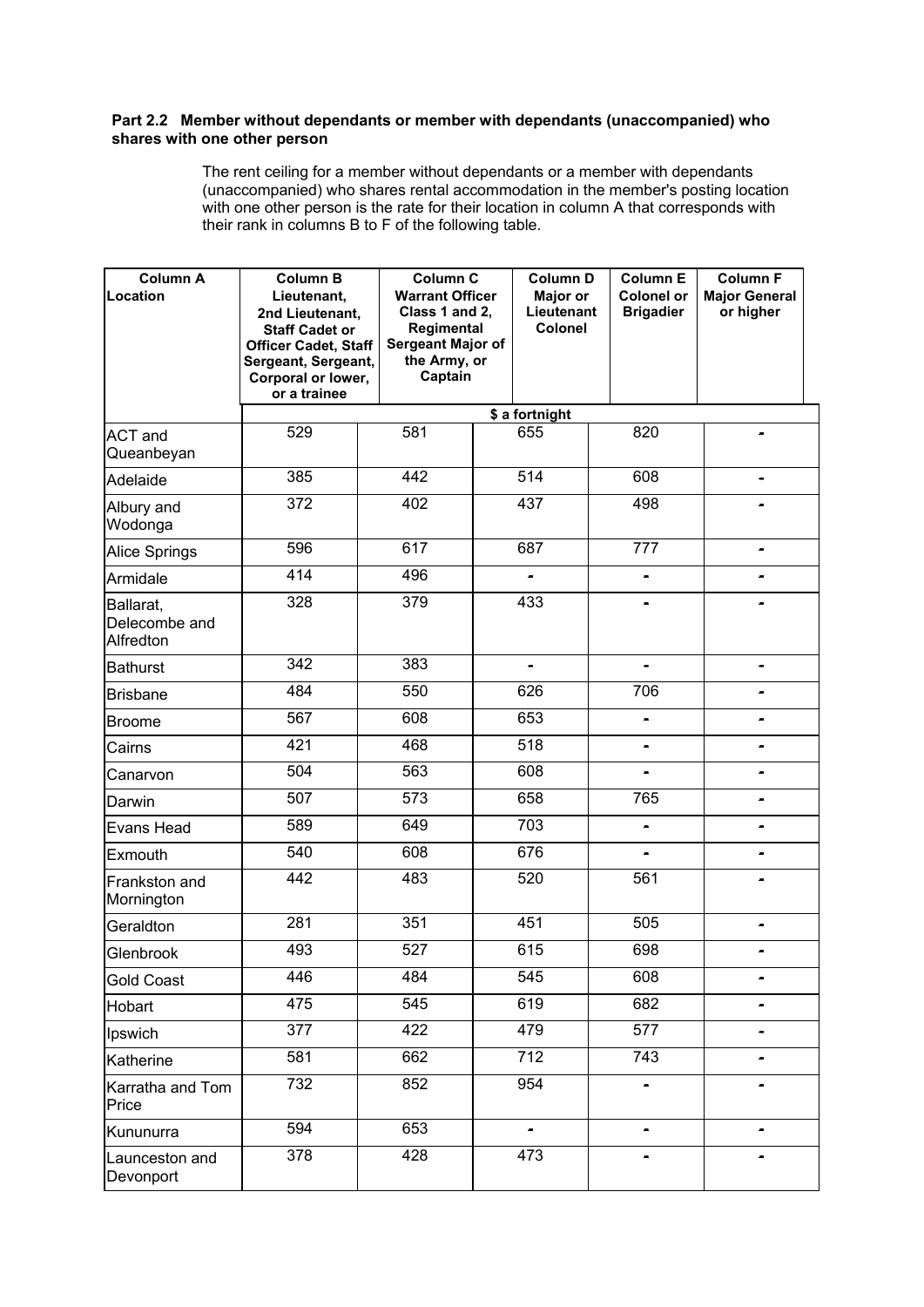| Lismore,<br>Goonellabah,<br>Junction Hill and<br>Wollongbar        | 486              | 523            | 563              |                              |                |
|--------------------------------------------------------------------|------------------|----------------|------------------|------------------------------|----------------|
| Liverpool                                                          | 544              | 597            | 667              | 739                          |                |
| Melbourne                                                          | 416              | 471            | 595              | 786                          |                |
| Mount Isa                                                          | 549              | 608            | $\blacksquare$   | $\blacksquare$               |                |
| Newcastle and<br>Raymond Terrace                                   | 454              | 507            | 619              | 729                          |                |
| Newman                                                             | 583              | $\blacksquare$ | ÷                |                              |                |
| Nhulunbuy                                                          | 558              | 653            | 743              |                              |                |
| Nowra                                                              | 436              | 464            | 511              | 576                          |                |
| Orange                                                             | 391              | 428            | 464              |                              |                |
| Pearce                                                             | 522              | 609            | 663              | 734                          |                |
| Perth                                                              | 522              | 609            | 663              | 734                          |                |
| Port Augusta, Port<br><b>Lincoln and Port</b><br>Wakefield         | 414              | 473            | 518              |                              |                |
| Port Hedland                                                       | 891              | 968            | 1,081            | $\blacksquare$               | $\blacksquare$ |
| Port Macquarie,<br>Old Bar and Taree                               | 378              | 451            | 518              | 563                          |                |
| Queenscliff                                                        | 378              | 428            | 473              | 518                          |                |
| Richmond                                                           | 540              | 604            | 680              | 775                          |                |
| Rockhampton,<br>Tully, Mission<br><b>Beach and Cowley</b><br>Beach | 340              | 379            | 453              |                              |                |
| Rockingham                                                         | 356              | 399            | 449              | 507                          |                |
| Sale                                                               | 337              | 364            | 394              | 437                          |                |
| Seymour                                                            | 387              | 428            | $\overline{511}$ | 592                          |                |
| Singleton                                                          | 403              | 464            | 529              | 592                          |                |
| Sydney                                                             | 634              | 775            | 955              | 1,114                        |                |
| Tamworth                                                           | 356              | 392            | 433              | 478                          |                |
| Thursday Island                                                    | 1,224            | $\blacksquare$ | $\blacksquare$   | $\blacksquare$               | $\blacksquare$ |
| Toowoomba and<br>Oakey                                             | 405              | 442            | 478              | 518                          |                |
| Townsville                                                         | 365              | 401            | 461              | 527                          |                |
| Wagga Wagga                                                        | 396              | 437            | 478              | 545                          | $\blacksquare$ |
| Weipa                                                              | 657              | 698            | 788              |                              |                |
| Wollongong                                                         | $\overline{585}$ | 644            | 698              | $\qquad \qquad \blacksquare$ |                |

### **Part 2.3 Member without dependants or member with dependants (unaccompanied) who is sharing with two other people**

 The rent ceiling for a member without dependants or a member with dependants (unaccompanied) who shares rental accommodation in the member's posting location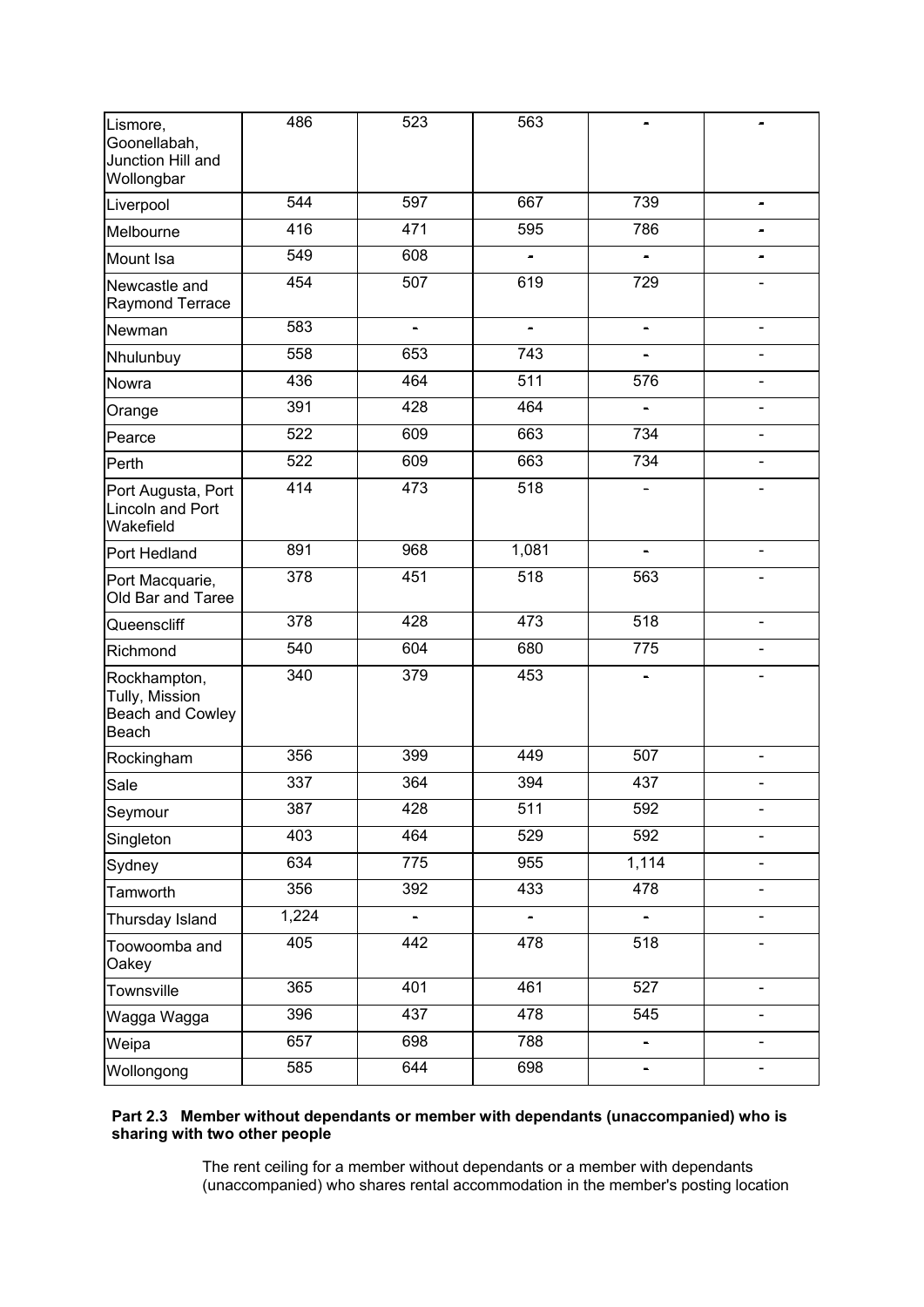with two other people is the rate for their location in column A that corresponds with their rank in columns B to F of the following table.

| <b>Column A</b>                         | <b>Column B</b>                                                             | Column C                                                                        | Column D                                 | <b>Column E</b>                       | <b>Column F</b>                   |
|-----------------------------------------|-----------------------------------------------------------------------------|---------------------------------------------------------------------------------|------------------------------------------|---------------------------------------|-----------------------------------|
| Location                                | Lieutenant,<br>2nd Lieutenant,<br><b>Staff Cadet or</b><br><b>Officer</b>   | <b>Warrant Officer</b><br>Class 1 and 2,<br>Regimental<br><b>Sergeant Major</b> | Major or<br>Lieutenant<br><b>Colonel</b> | <b>Colonel or</b><br><b>Brigadier</b> | <b>Major General</b><br>or higher |
|                                         | Cadet, Staff<br>Sergeant,<br>Sergeant,<br><b>Corporal or</b><br>lower, or a | of the Army or<br>Captain                                                       |                                          |                                       |                                   |
|                                         | trainee                                                                     |                                                                                 |                                          |                                       |                                   |
| ACT and                                 | 392                                                                         | 431                                                                             | \$ a fortnight<br>485                    | 607                                   |                                   |
| Queanbeyan                              |                                                                             |                                                                                 |                                          |                                       |                                   |
| Adelaide                                | 285                                                                         | 327                                                                             | 381                                      | 451                                   |                                   |
| Albury and<br>Wodonga                   | 275                                                                         | 298                                                                             | 324                                      | 369                                   |                                   |
| Alice Springs                           | 441                                                                         | 457                                                                             | 509                                      | 575                                   |                                   |
| Armidale                                | 307                                                                         | 367                                                                             |                                          | $\blacksquare$                        |                                   |
| Ballarat,<br>Delecombe and<br>Alfredton | 243                                                                         | 281                                                                             | 321                                      |                                       |                                   |
| <b>Bathurst</b>                         | 253                                                                         | 284                                                                             |                                          |                                       |                                   |
| <b>Brisbane</b>                         | 359                                                                         | 407                                                                             | 464                                      | 523                                   |                                   |
| <b>Broome</b>                           | 420                                                                         | 451                                                                             | 484                                      |                                       |                                   |
| Cairns                                  | 312                                                                         | 347                                                                             | 383                                      |                                       |                                   |
| Canarvon                                | 373                                                                         | $\overline{417}$                                                                | 451                                      | $\blacksquare$                        | $\blacksquare$                    |
| Darwin                                  | 375                                                                         | 425                                                                             | 487                                      | 567                                   | -                                 |
| Evans Head                              | 436                                                                         | 481                                                                             | 521                                      | $\overline{\phantom{0}}$              |                                   |
| Exmouth                                 | 400                                                                         | 451                                                                             | 501                                      |                                       |                                   |
| Frankston and<br>Mornington             | 327                                                                         | 358                                                                             | 385                                      | 415                                   |                                   |
| Geraldton                               | 208                                                                         | 260                                                                             | 334                                      | 374                                   |                                   |
| Glenbrook                               | 365                                                                         | 391                                                                             | 455                                      | 517                                   |                                   |
| <b>Gold Coast</b>                       | 331                                                                         | 359                                                                             | 404                                      | 451                                   |                                   |
| Hobart                                  | 352                                                                         | 404                                                                             | 459                                      | 505                                   |                                   |
| Ipswich                                 | $\overline{279}$                                                            | 313                                                                             | 355                                      | 427                                   |                                   |
| Katherine                               | 431                                                                         | 491                                                                             | 527                                      | 551                                   |                                   |
| Karratha and Tom<br>Price               | $\overline{542}$                                                            | 631                                                                             | 707                                      | $\qquad \qquad \blacksquare$          |                                   |
| Kununurra                               | 440                                                                         | 484                                                                             |                                          |                                       |                                   |
| Launceston and<br>Devonport             | 280                                                                         | 317                                                                             | 351                                      |                                       |                                   |
| Lismore,<br>Goonellabah,                | 360                                                                         | 387                                                                             | 417                                      |                                       | ۰                                 |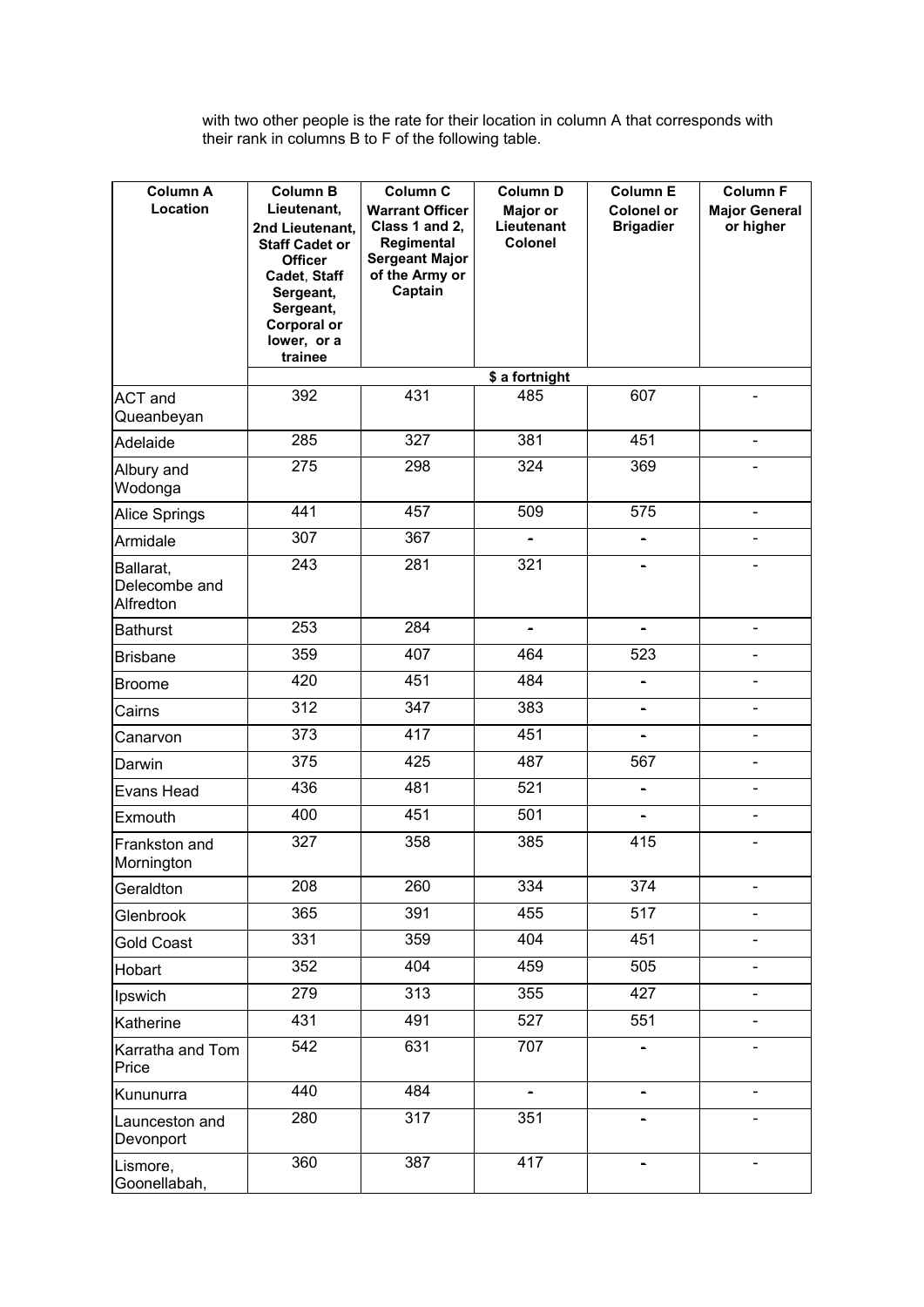| Junction Hill and<br>Wollongbar                             |     |                |                          |                          |                          |
|-------------------------------------------------------------|-----|----------------|--------------------------|--------------------------|--------------------------|
| Liverpool                                                   | 403 | 442            | 494                      | 547                      |                          |
| Melbourne                                                   | 308 | 349            | 441                      | 582                      |                          |
| Mount Isa                                                   | 407 | 451            |                          |                          |                          |
| Newcastle and<br>Raymond Terrace                            | 336 | 375            | 459                      | 540                      |                          |
| Newman                                                      | 432 | $\blacksquare$ | $\overline{\phantom{0}}$ | $\overline{\phantom{0}}$ |                          |
| Nhulunbuy                                                   | 413 | 484            | 551                      | -                        |                          |
| Nowra                                                       | 323 | 344            | 379                      | 427                      |                          |
| Orange                                                      | 289 | 317            | 344                      | $\blacksquare$           |                          |
| Pearce                                                      | 387 | 451            | 491                      | 543                      |                          |
| Perth                                                       | 387 | 451            | 491                      | 543                      |                          |
| Port Augusta, Port<br>Lincoln and Port<br>Wakefield         | 307 | 351            | 384                      | Ξ.                       | ۰                        |
| Port Hedland                                                | 660 | 717            | 801                      |                          |                          |
| Port Macquarie,<br>Old Bar and Taree                        | 280 | 334            | 384                      | 417                      |                          |
| Queenscliff                                                 | 280 | 317            | 351                      | 384                      |                          |
| Richmond                                                    | 400 | 447            | 504                      | 574                      |                          |
| Rockhampton,<br>Tully, Mission<br>Beach and Cowley<br>Beach | 252 | 281            | 335                      |                          |                          |
| Rockingham                                                  | 264 | 295            | 333                      | 375                      |                          |
| Sale                                                        | 249 | 269            | 292                      | 324                      | $\overline{a}$           |
| Seymour                                                     | 287 | 317            | 379                      | 439                      |                          |
| Singleton                                                   | 299 | 344            | 392                      | 439                      |                          |
| Sydney                                                      | 469 | 574            | 707                      | 825                      |                          |
| Tamworth                                                    | 264 | 291            | 321                      | 354                      |                          |
| Thursday Island                                             | 907 | $\blacksquare$ | $\blacksquare$           | $\blacksquare$           | $\overline{\phantom{0}}$ |
| Toowoomba and<br>Oakey                                      | 300 | 327            | 354                      | 384                      |                          |
| Townsville                                                  | 270 | 297            | 341                      | 390                      |                          |
| Wagga Wagga                                                 | 293 | 324            | 354                      | 403                      |                          |
| Weipa                                                       | 487 | 517            | 584                      |                          |                          |
| Wollongong                                                  | 433 | 477            | 517                      |                          |                          |
|                                                             |     |                |                          |                          |                          |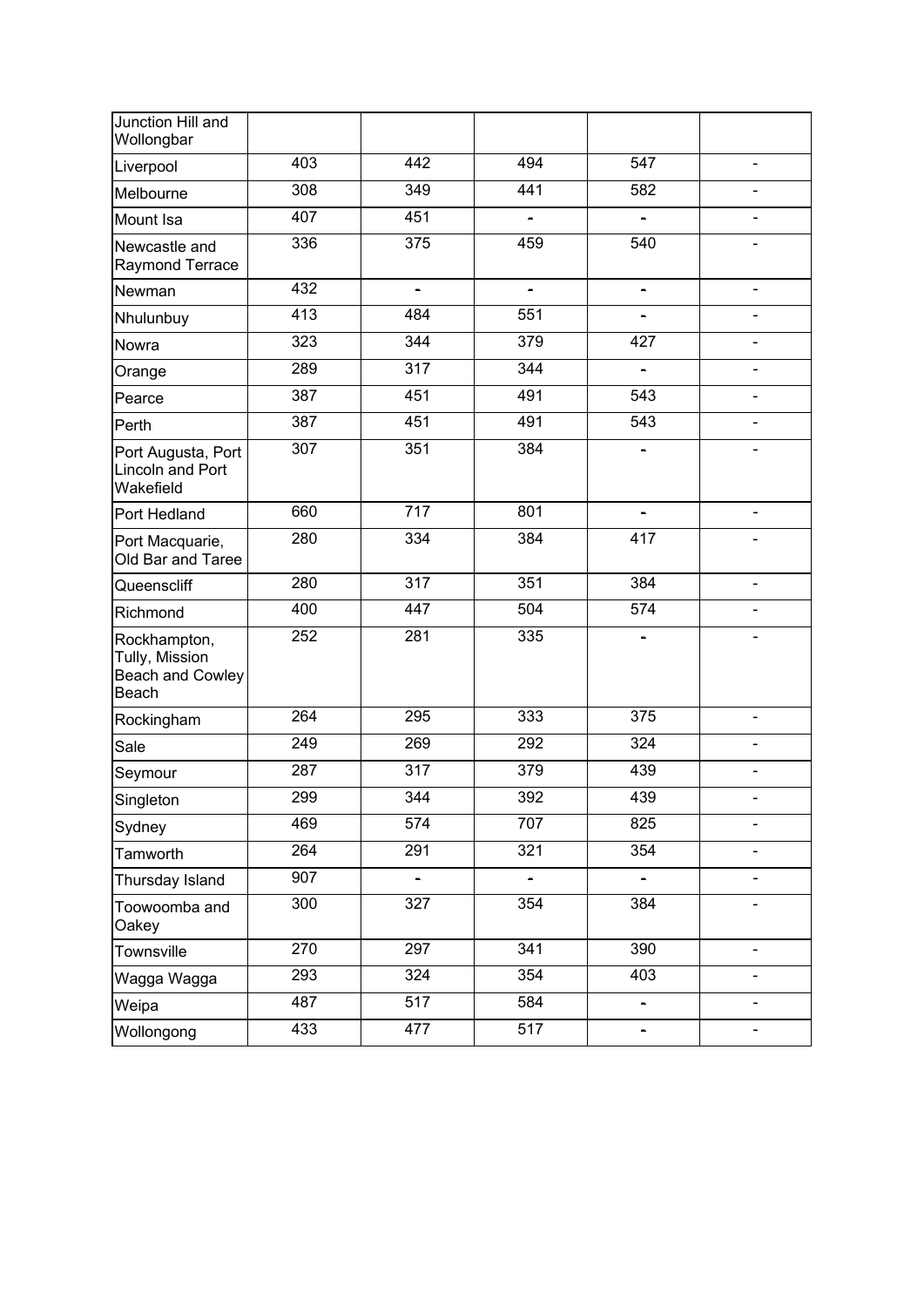#### **Part 2.4 Member without dependants or member with dependants (unaccompanied) who is sharing with three other people**

 The rent ceiling for a member without dependants or a member with dependants (unaccompanied) who shares rental accommodation in the member's posting location with three other people is the rate for their location in column A that corresponds with their rank in columns B to F of the following table.

| <b>Column A</b><br>Location             | <b>Column B</b><br>Lieutenant,<br>2nd Lieutenant,<br><b>Staff Cadet or</b><br><b>Officer</b><br>Cadet, Staff<br>Sergeant,<br>Sergeant,<br><b>Corporal or</b><br>lower, or a<br>trainee | Column C<br><b>Warrant Officer</b><br>Class 1 and 2,<br>Regimental<br><b>Sergeant Major</b><br>of the Army or<br>Captain | Column D<br>Major or<br>Lieutenant<br>Colonel | <b>Column E</b><br><b>Colonel or</b><br><b>Brigadier</b> | <b>Column F</b><br><b>Major General</b><br>or higher |  |  |  |
|-----------------------------------------|----------------------------------------------------------------------------------------------------------------------------------------------------------------------------------------|--------------------------------------------------------------------------------------------------------------------------|-----------------------------------------------|----------------------------------------------------------|------------------------------------------------------|--|--|--|
|                                         | \$ a fortnight                                                                                                                                                                         |                                                                                                                          |                                               |                                                          |                                                      |  |  |  |
| ACT and<br>Queanbeyan                   | 323                                                                                                                                                                                    | 355                                                                                                                      | 400                                           | 501                                                      |                                                      |  |  |  |
| Adelaide                                | 235                                                                                                                                                                                    | 270                                                                                                                      | 314                                           | 372                                                      |                                                      |  |  |  |
| Albury and<br>Wodonga                   | 227                                                                                                                                                                                    | 246                                                                                                                      | 267                                           | 304                                                      |                                                      |  |  |  |
| Alice Springs                           | 364                                                                                                                                                                                    | $\overline{377}$                                                                                                         | 420                                           | 475                                                      | Ξ.                                                   |  |  |  |
| Armidale                                | 253                                                                                                                                                                                    | 303                                                                                                                      |                                               |                                                          |                                                      |  |  |  |
| Ballarat,<br>Delecombe and<br>Alfredton | 200                                                                                                                                                                                    | 232                                                                                                                      | 265                                           |                                                          |                                                      |  |  |  |
| <b>Bathurst</b>                         | 209                                                                                                                                                                                    | 234                                                                                                                      | $\qquad \qquad \blacksquare$                  | Ξ.                                                       | ۰                                                    |  |  |  |
| <b>Brisbane</b>                         | 296                                                                                                                                                                                    | 336                                                                                                                      | 383                                           | 431                                                      |                                                      |  |  |  |
| <b>Broome</b>                           | 347                                                                                                                                                                                    | 372                                                                                                                      | 399                                           |                                                          |                                                      |  |  |  |
| Cairns                                  | 257                                                                                                                                                                                    | 286                                                                                                                      | 316                                           |                                                          |                                                      |  |  |  |
| Canarvon                                | 308                                                                                                                                                                                    | 344                                                                                                                      | 372                                           |                                                          |                                                      |  |  |  |
| Darwin                                  | 310                                                                                                                                                                                    | 350                                                                                                                      | 402                                           | 468                                                      |                                                      |  |  |  |
| Evans Head                              | 360                                                                                                                                                                                    | 397                                                                                                                      | 430                                           |                                                          |                                                      |  |  |  |
| Exmouth                                 | 330                                                                                                                                                                                    | 372                                                                                                                      | 413                                           | Ξ.                                                       | ÷                                                    |  |  |  |
| Frankston and<br>Mornington             | 270                                                                                                                                                                                    | 295                                                                                                                      | 318                                           | 343                                                      |                                                      |  |  |  |
| Geraldton                               | 172                                                                                                                                                                                    | 215                                                                                                                      | 276                                           | 309                                                      |                                                      |  |  |  |
| Glenbrook                               | 301                                                                                                                                                                                    | 322                                                                                                                      | 376                                           | 427                                                      |                                                      |  |  |  |
| <b>Gold Coast</b>                       | 273                                                                                                                                                                                    | 296                                                                                                                      | 333                                           | 372                                                      |                                                      |  |  |  |
| Hobart                                  | 290                                                                                                                                                                                    | 333                                                                                                                      | 378                                           | 417                                                      |                                                      |  |  |  |
| Ipswich                                 | 230                                                                                                                                                                                    | 258                                                                                                                      | 293                                           | 353                                                      |                                                      |  |  |  |
| Katherine                               | 355                                                                                                                                                                                    | 405                                                                                                                      | 435                                           | 454                                                      |                                                      |  |  |  |
| Karratha and Tom<br>Price               | 447                                                                                                                                                                                    | 521                                                                                                                      | 583                                           |                                                          |                                                      |  |  |  |
| Kununurra                               | 363                                                                                                                                                                                    | 399                                                                                                                      | $\blacksquare$                                | -                                                        | $\blacksquare$                                       |  |  |  |